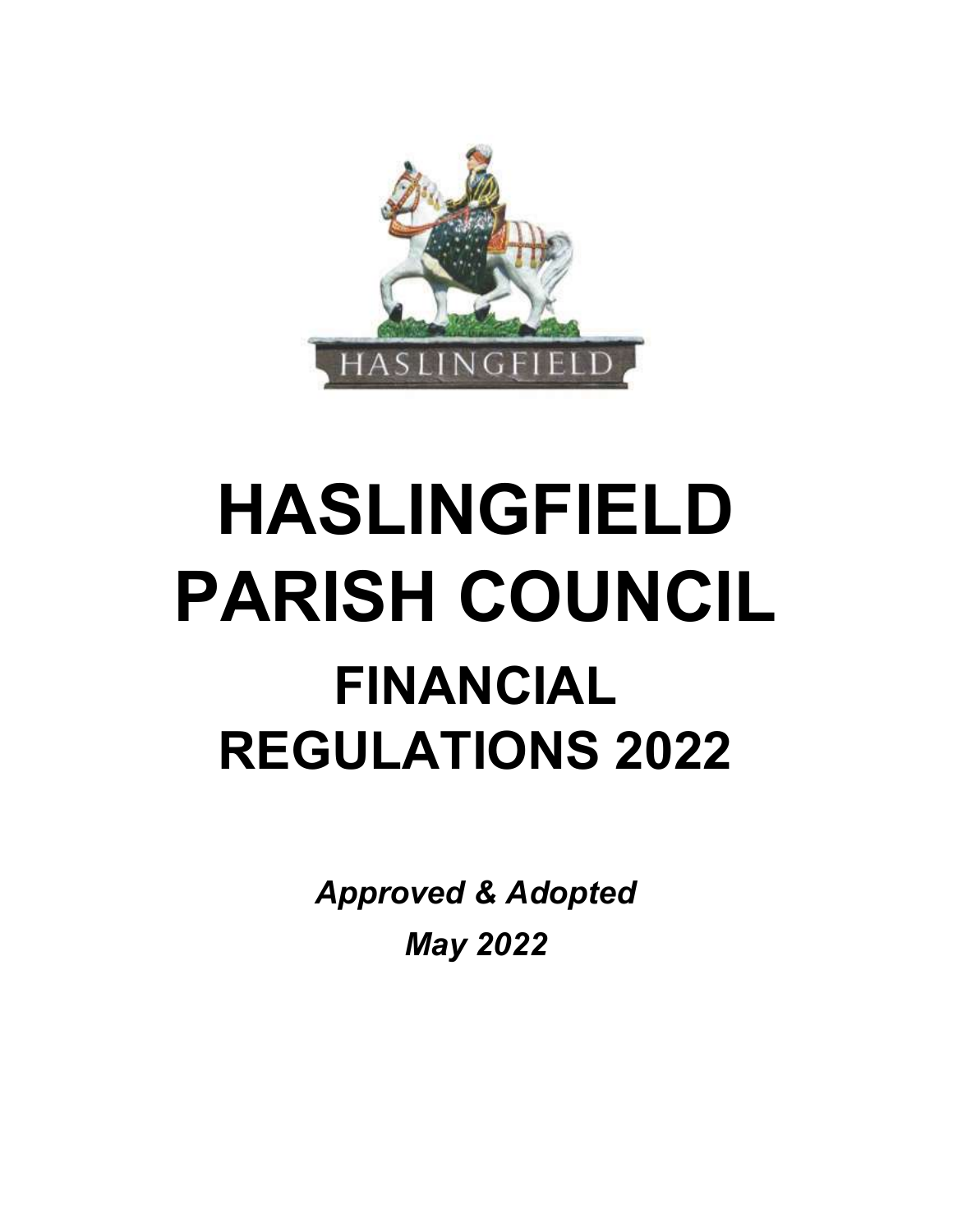## **Table of Contents**

| $\mathbf{1}$ . |                                                                       |  |
|----------------|-----------------------------------------------------------------------|--|
| 2.             |                                                                       |  |
| 3.             |                                                                       |  |
| 4.             |                                                                       |  |
| 5.             |                                                                       |  |
| 6.             |                                                                       |  |
| 7.             |                                                                       |  |
| 8.             |                                                                       |  |
| 9.             |                                                                       |  |
| 10.            |                                                                       |  |
| 11.            |                                                                       |  |
| 12.            | Payments under contracts for building or other construction works  12 |  |
| 13.            |                                                                       |  |
| 14.            |                                                                       |  |
| 15.            |                                                                       |  |
| 16.            |                                                                       |  |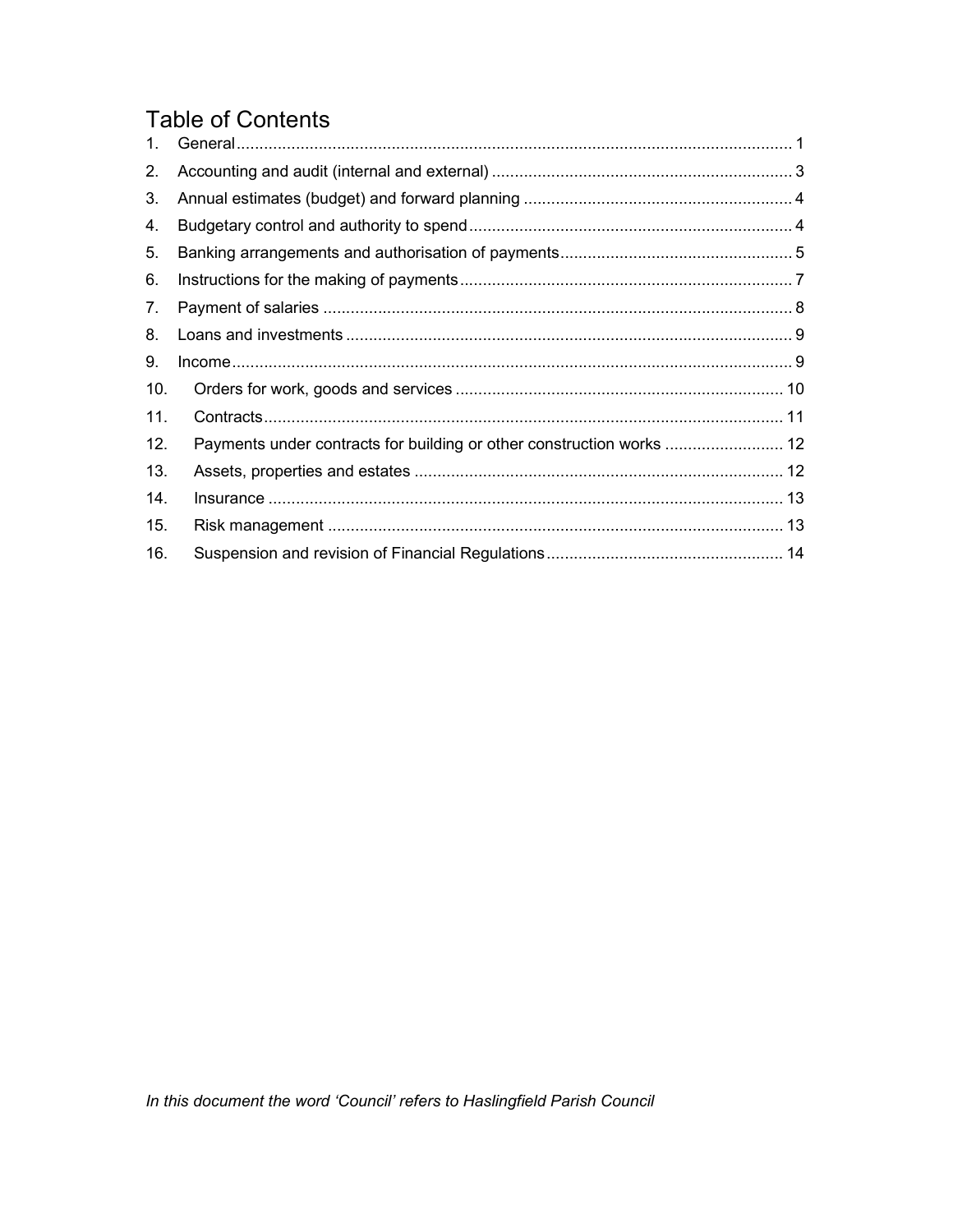## 1. General

- 1.1 These financial regulations govern the conduct of financial management by the Council and may only be amended or varied by resolution of the council. Financial regulations are one of the Council's three governing policy documents providing procedural guidance for members and officers. Financial regulations must be observed in conjunction with the Council's standing orders and any individual financial regulations relating to contracts.
- 1.2 The Council is responsible in law for ensuring that its financial management is adequate and effective and that the council has a sound system of internal control which facilitates the effective exercise of the Council's functions, including arrangements for the management of risk.
- 1.3 The Council's accounting control systems must include measures:
	- for the timely production of accounts;
	- that provide for the safe and efficient safeguarding of public money;
	- to prevent and detect inaccuracy and fraud; and
	- identifying the duties of officers.
- 1.4 These financial regulations demonstrate how the Council meets these responsibilities and requirements.
- 1.5 At least once a year, prior to approving the Annual Governance Statement, the Council must review the effectiveness of its system of internal control which shall be in accordance with proper practices.
- 1.6 Deliberate or wilful breach of these Regulations by an employee may give rise to disciplinary proceedings.
- 1.7 Members of council are expected to follow the instructions within these Regulations and not to entice employees to breach them. Failure to follow instructions within these Regulations brings the Council into disrepute.
- 1.8 The Responsible Financial Officer (RFO) holds a statutory office to be appointed by the council. The Clerk has been appointed as RFO for this Council and these regulations will apply accordingly.
- 1.9 The RFO;
	- acts under the policy direction of the Council;
	- administers the council's financial affairs in accordance with all Acts, Regulations and proper practices;
	- determines on behalf of the Council its accounting records and accounting control systems;
	- ensures the accounting control systems are observed;
	- maintains the accounting records of the Council up to date in accordance with proper practices;
	- assists the Council to secure economy, efficiency and effectiveness in the use of its resources; and
	- produces financial management information as required by the Council.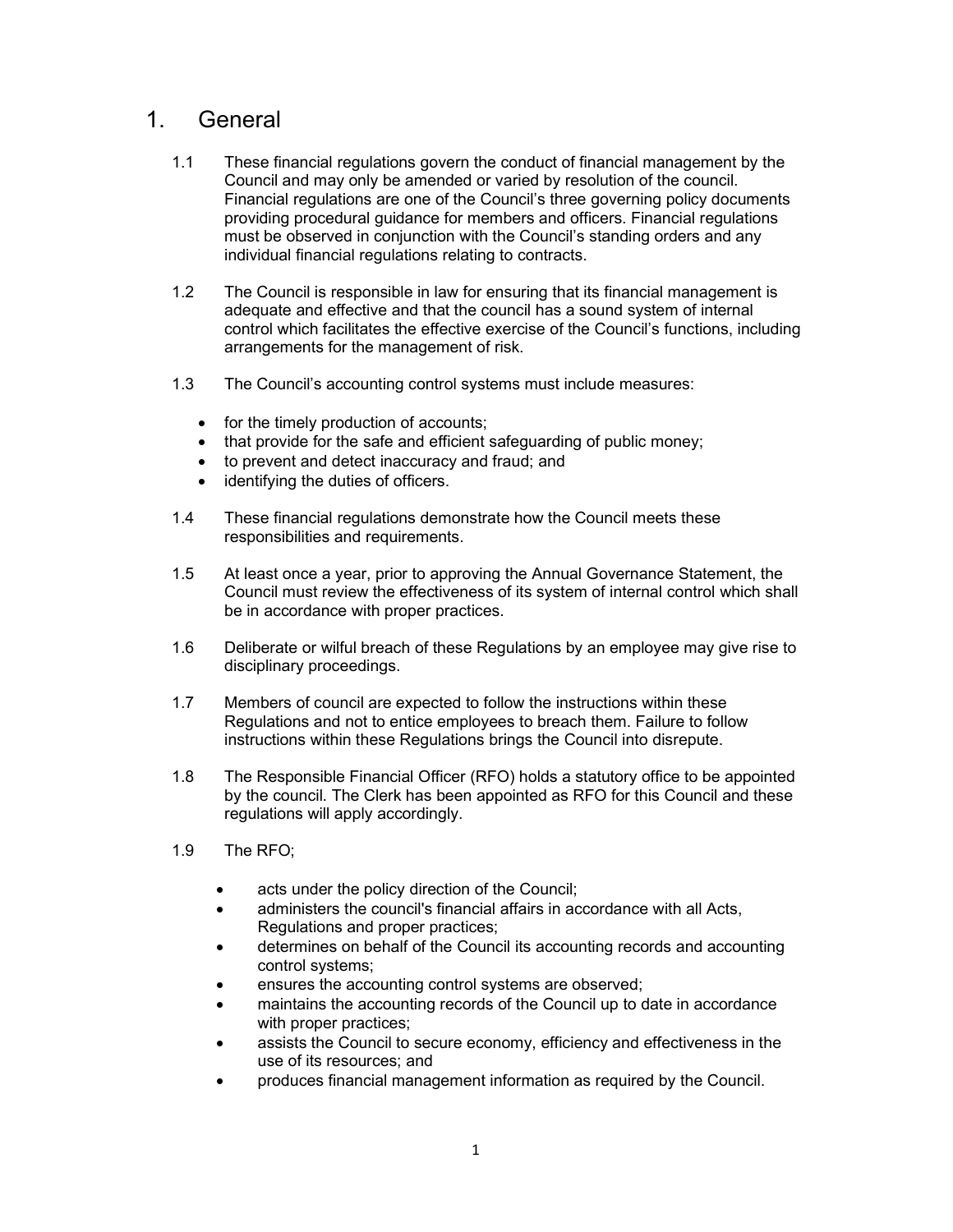- 1.10 The accounting records determined by the RFO shall be sufficient to show and explain the Council's transactions and to enable the RFO to ensure that any income and expenditure account and statement of balances, or record of receipts and payments and additional information, as the case may be, or management information prepared for the Council from time to time comply with the Accounts and Audit Regulations.
- 1.11 The accounting records determined by the RFO shall in particular contain:
	- entries from day to day of all sums of money received and expended by the Council and the matters to which the income and expenditure or receipts and payments account relate;
	- a record of the assets and liabilities of the Council; and
	- wherever relevant, a record of the Council's income and expenditure in relation to claims made, or to be made, for any contribution, grant or subsidy.
- 1.12 The accounting control systems determined by the RFO shall include:
	- procedures to ensure that the financial transactions of the Council are recorded as soon as reasonably practicable and as accurately and reasonably as possible;
	- procedures to enable the prevention and detection of inaccuracies and fraud and the ability to reconstruct any lost records;
	- identification of the duties of officers dealing with financial transactions and division of responsibilities of those officers in relation to significant transactions;
	- procedures to ensure that uncollectable amounts, including any bad debts are not submitted to the Council for approval to be written off except with the approval of the RFO and that the approvals are shown in the accounting records; and
	- measures to ensure that risk is properly managed.
- 1.13 The Council is not empowered by these Regulations or otherwise to delegate certain specified decisions. In particular any decision regarding:
	- setting the final budget or the precept (council tax requirement);
	- approving accounting statements;
	- approving an annual governance statement;
	- borrowing;
	- writing off bad debts;
	- declaring eligibility for the General Power of Competence; and
	- addressing recommendations in any report from the internal or external auditors, shall be a matter for the full Council only.
- 1.14 In addition, the council must:
	- determine and keep under regular review the bank mandate for all Council bank accounts;
	- approve any grant or a single commitment in excess of £500; and
	- in respect of the annual salary for any employee have regard to recommendations about annual salaries of employees made by the relevant committee in accordance with its terms of reference.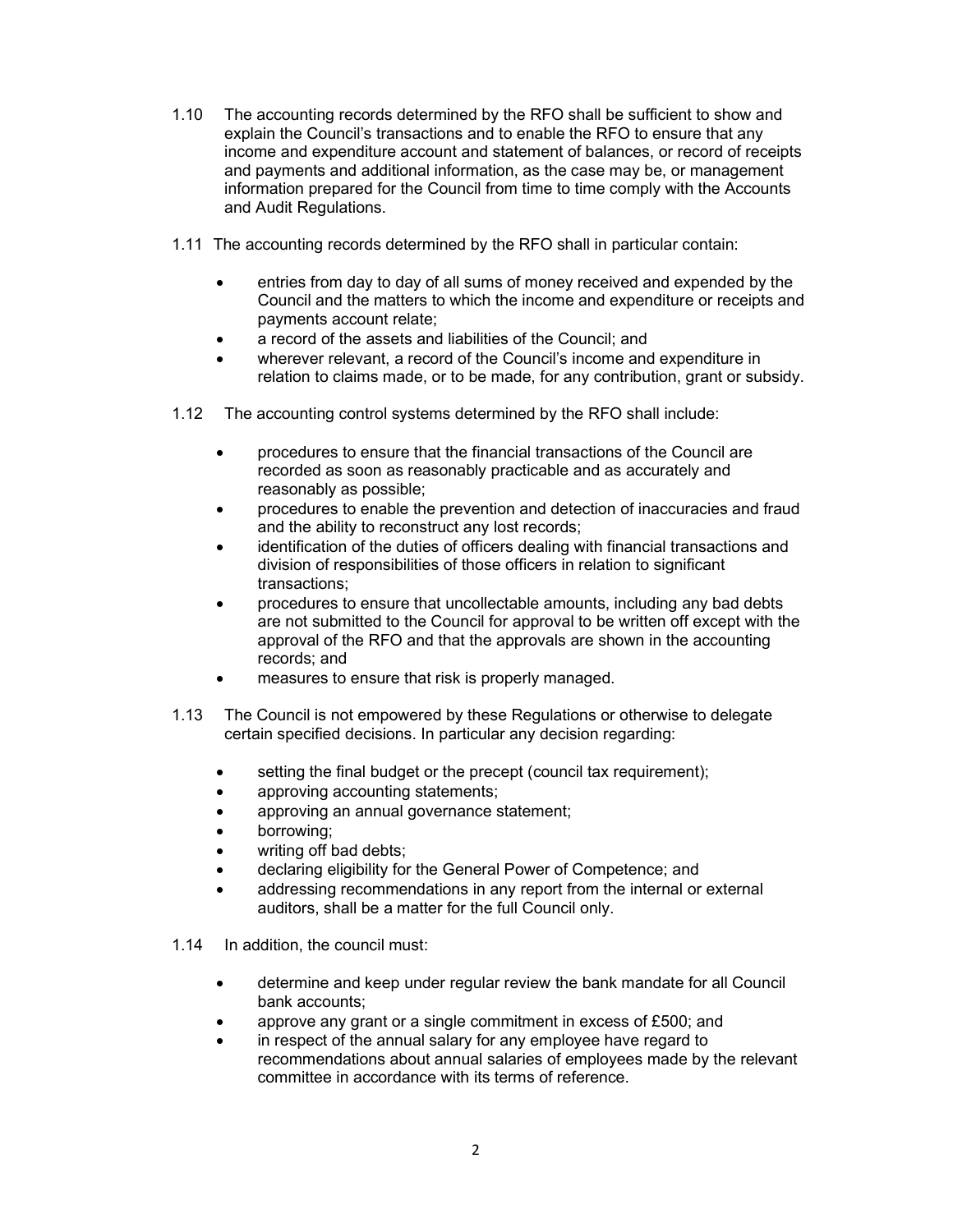- 1.15 In these financial regulations, references to the Accounts and Audit Regulations or 'the regulations' shall mean the regulations issued under the provisions of section 27 of the Audit Commission Act 1998, or any superseding legislation, and then in force unless otherwise specified.
- 1.16 In these financial regulations the term 'proper practice' or 'proper practices' shall refer to guidance issued in Governance and Accountability for Local Councils - a Practitioners' Guide (England) issued by the Joint Practitioners Advisory Group (JPAG), available from the websites of NALC and the Society for Local Council Clerks (SLCC).

## 2. Accounting and audit (internal and external)

- 2.1 All accounting procedures and financial records of the Council shall be determined by the RFO in accordance with the Accounts and Audit Regulations, appropriate guidance and proper practices.
- 2.2 On a regular basis, at least once in each quarter, and at each financial year end, a member other than the Chairman [or a cheque signatory] shall be appointed to verify bank reconciliations (for all accounts) produced by the RFO. The member shall sign the reconciliations and the original bank statements (or similar document) as evidence of verification. This activity shall on conclusion be reported, including any exceptions, to and noted by the Council.
- 2.3 The RFO shall complete the annual statement of accounts, annual report, and any related documents of the council contained in the Annual Return (as specified in proper practices) as soon as practicable after the end of the financial year and having certified the accounts shall submit them and report thereon to the council within the timescales set by the Accounts and Audit Regulations.
- 2.4 The Council shall ensure that there is an adequate and effective system of internal audit of its accounting records, and of its system of internal control in accordance with proper practices. Any officer or member of the Council shall make available such documents and records as appear to the Council to be necessary for the purpose of the audit and shall, as directed by the Council, supply the RFO, internal auditor, or external auditor with such information and explanation as the Council considers necessary for that purpose.
- 2.5 The internal auditor shall be appointed by and shall carry out the work in relation to internal controls required by the Council in accordance with proper practices.
- 2.6 The internal auditor shall:
	- be competent and independent of the financial operations of the Council;
	- report to Council in writing, or in person, on a regular basis with a minimum of one annual written report during each financial year;
	- to demonstrate competence, objectivity and independence, be free from any actual or perceived conflicts of interest, including those arising from family relationships; and
	- has no involvement in the financial decision making, management or control of the Council
- 2.7 Internal or external auditors may not under any circumstances:
	- perform any operational duties for the Council;
	- initiate or approve accounting transactions; or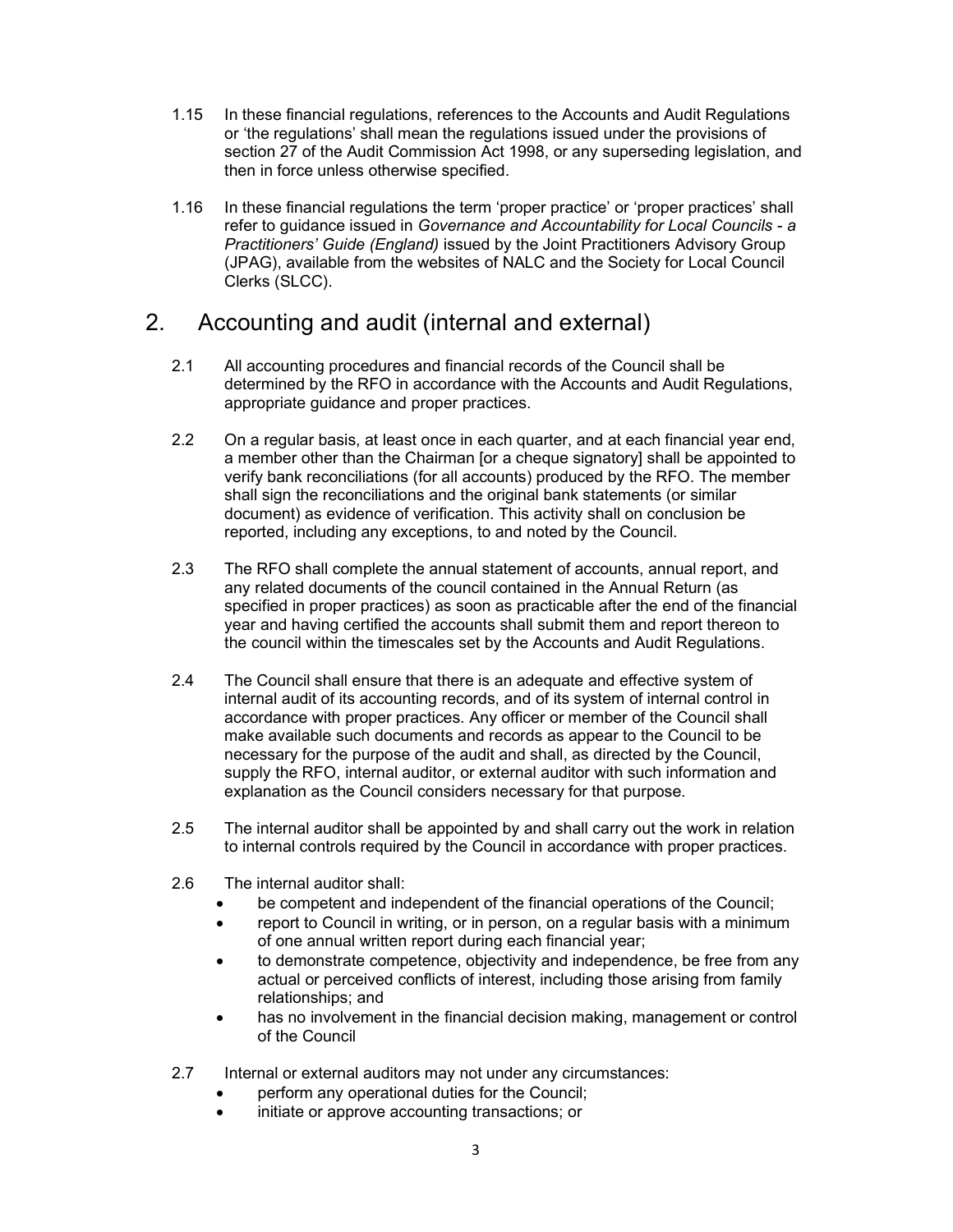- direct the activities of any council employee, except to the extent that such employees have been appropriately assigned to assist the internal auditor.
- 2.8 For the avoidance of doubt, in relation to internal audit the terms 'independent' and 'independence' shall have the same meaning as is described in proper practices.
- 2.9 The RFO shall make arrangements for the exercise of electors' rights in relation to the accounts including the opportunity to inspect the accounts, books, and vouchers and display or publish any notices and statements of account required by Audit Commission Act 1998, or any superseding legislation, and the Accounts and Audit Regulations.
- 2.10 The RFO shall, without undue delay, bring to the attention of all councillors any correspondence or report from internal or external auditors.

## 3. Annual estimates (budget) and forward planning

- 3.1 The RFO must each year, by no later than the end of November, prepare detailed estimates of all receipts and payments including the use of reserves and all sources of funding for the following financial year in the form of a budget to be considered by the Council.
- 3.2 The Council shall consider annual budget proposals in relation to the Council's annual forecast of revenue and capital receipts and payments including recommendations for the use of reserves and sources of funding and update the forecast accordingly.
- 3.3 The Council shall fix the precept (council tax requirement), and relevant basic amount of council tax to be levied for the ensuing financial year not later than by the end of January each year. The RFO shall issue the precept to the billing authority and shall supply each member with a copy of the approved annual budget.
- 3.4 The approved annual budget shall form the basis of financial control for the ensuing year.

## 4. Budgetary control and authority to spend

- 4.1 Expenditure on revenue items may be authorised up to the amounts included for that class of expenditure in the approved budget. This authority is to be determined by:
	- the council for all items over £500;
	- the Clerk, in conjunction with Chairman of Council or Vice Chairman for any items below £500.

Such authority is to be evidenced by a minute or by an authorisation slip duly signed by the Clerk, and where necessary also by the appropriate Chairman.

Contracts may not be disaggregated to avoid controls imposed by these regulations.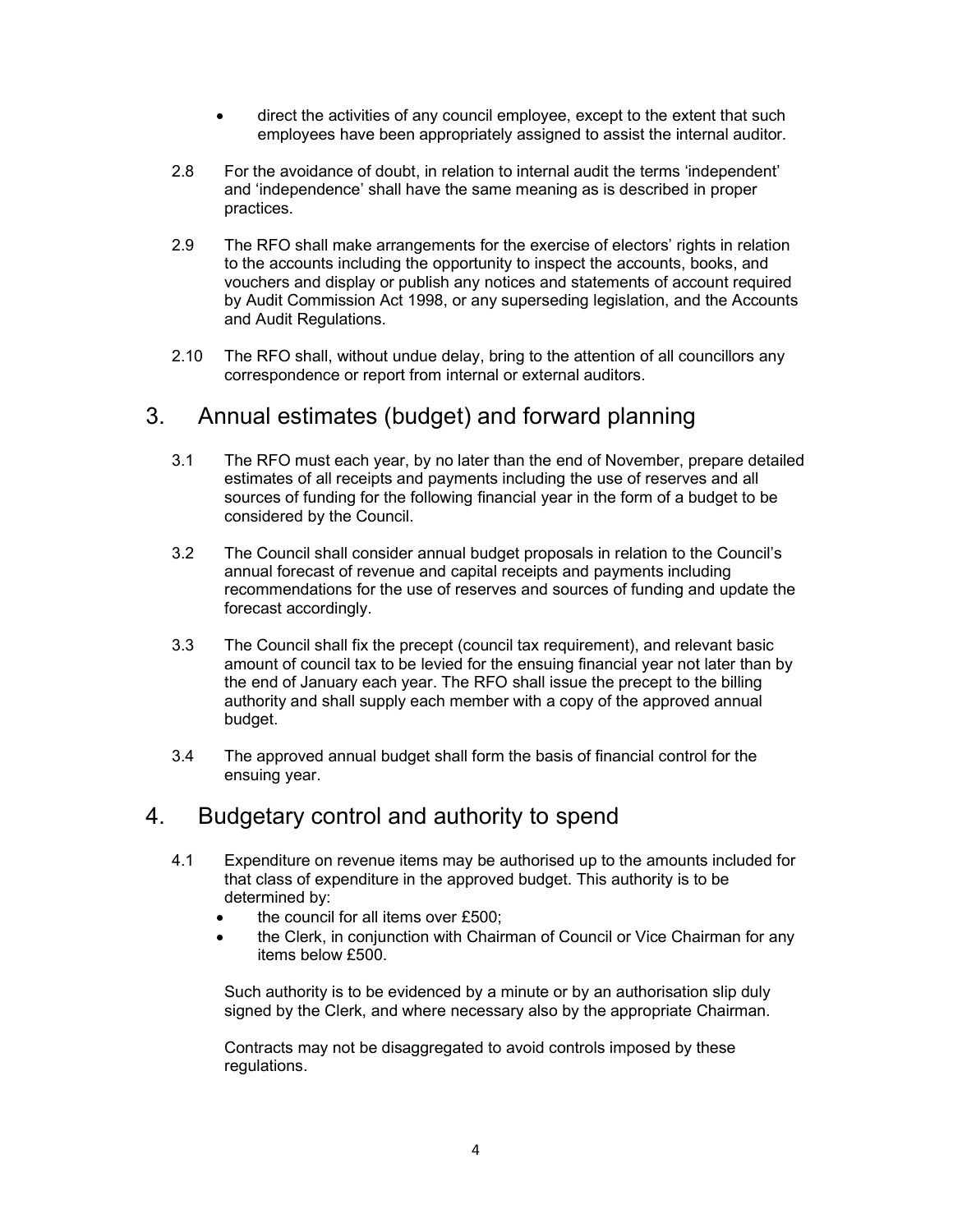- 4.2 No expenditure may be authorised that will exceed the amount provided in the revenue budget for that class of expenditure other than by resolution of the Council, or duly delegated committee. During the budget year and with the approval of Council having considered fully the implications for public services, unspent and available amounts may be moved to other budget headings or to an earmarked reserve as appropriate ('virement').
- 4.3 Unspent provisions in the revenue or capital budgets for completed projects shall not be carried forward to a subsequent year.
- 4.4 The salary budgets are to be reviewed at least annually in December for the following financial year and such review shall be evidenced by a hard copy schedule signed by the Clerk and the Chairman of Council or relevant committee. The RFO will inform committees of any changes impacting on their budget requirement for the coming year in good time.
- 4.5 In cases of extreme risk to the delivery of council services, the clerk may authorise revenue expenditure on behalf of the Council which in the clerk's judgement it is necessary to carry out. Such expenditure includes repair, replacement or other work, whether or not there is any budgetary provision for the expenditure, subject to a limit of £500. The Clerk shall report such action to the chairman as soon as possible and to the Council as soon as practicable thereafter.
- 4.6 No expenditure shall be authorised in relation to any capital project and no contract entered into or tender accepted involving capital expenditure unless the Council is satisfied that the necessary funds are available and the requisite borrowing approval has been obtained.
- 4.7 All capital works shall be administered in accordance with the Council's standing orders and financial regulations relating to contracts.
- 4.8 The RFO shall regularly provide the Council with a statement of receipts and payments to date under each head of the budgets, comparing actual expenditure to the appropriate date against that planned as shown in the budget. These statements are to be prepared at least at the end of each financial quarter and shall show explanations of material variances. For this purpose "material" shall be in excess of £100.
- 4.9 Changes in earmarked reserves shall be approved by Council as part of the budgetary control process.

## 5. Banking arrangements and authorisation of payments

- 5.1 The Council's banking arrangements, including the bank mandate, shall be made by the RFO and approved by the Council; banking arrangements may not be delegated to a committee. They shall be regularly reviewed for safety and efficiency.
- 5.2 The RFO shall prepare a schedule of payments requiring authorisation, forming part of the Agenda for the Meeting and, together with the relevant invoices, present the schedule to Council. The Council shall review the schedule for compliance and, having satisfied itself shall authorise payment by a resolution of the Council. The approved schedule shall be ruled off and initialled by the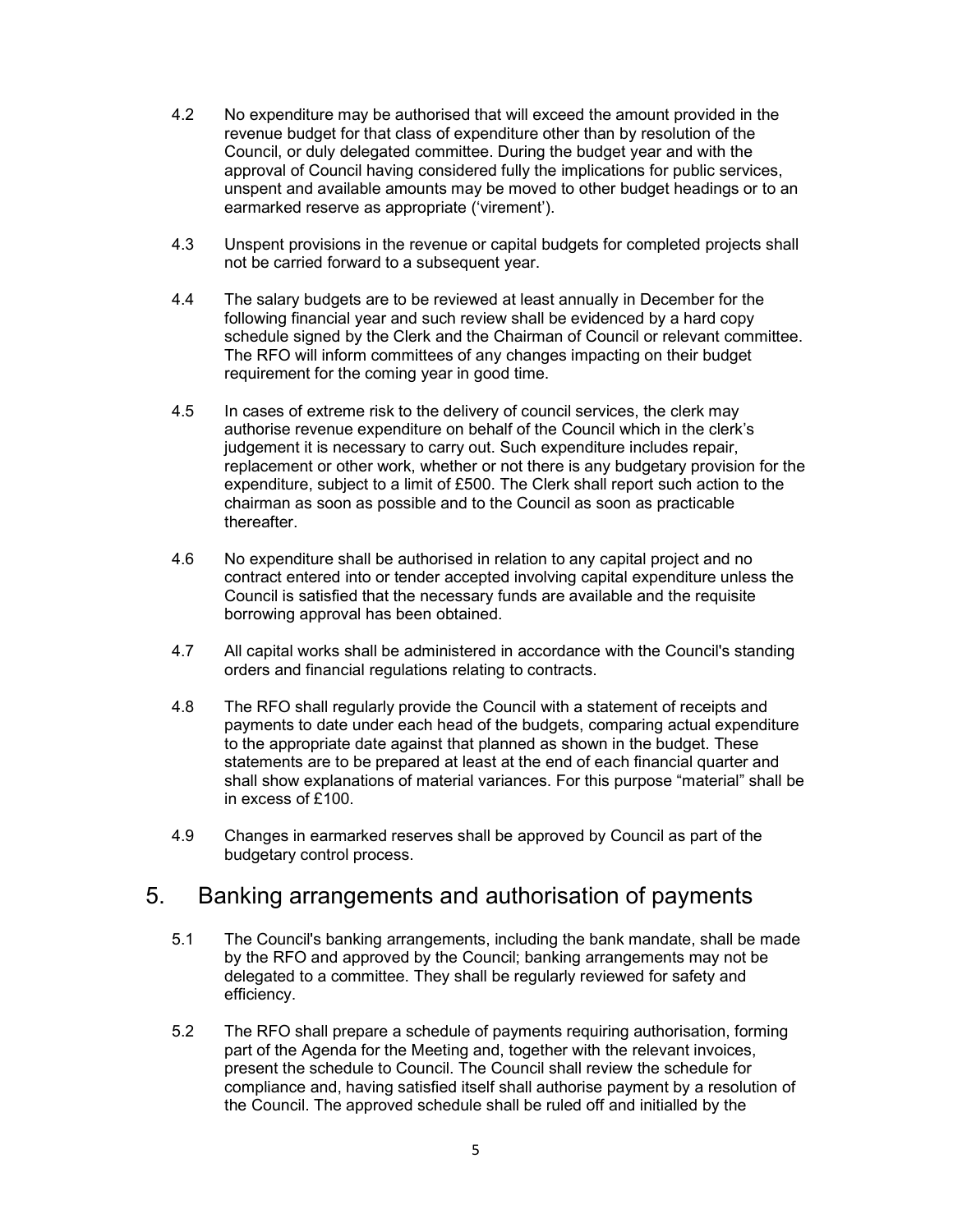Chairman of the Meeting. A detailed list of all payments shall be disclosed within or as an attachment to the minutes of the meeting at which payment was authorised. Personal payments (including salaries, wages, expenses and any payment made in relation to the termination of a contract of employment) may be summarised to remove public access to any personal information.

- 5.3 All invoices for payment shall be examined, verified and certified by the RFO to confirm that the work, goods or services to which each invoice relates has been received, carried out, examined and represents expenditure previously approved by the Council.
- 5.4 The RFO shall examine invoices for arithmetical accuracy and analyse them to the appropriate expenditure heading. The RFO shall take all steps to pay all invoices submitted, and which are in order, at the next available Council meeting.
- 5.5 The Clerk and RFO shall have delegated authority to authorise the payment of items only in the following circumstances:
	- If a payment is necessary to avoid a charge to interest under the Late Payment of Commercial Debts (Interest) Act 1998, and the due date for payment is before the next scheduled Meeting of council, where the Clerk and RFO certify that there is no dispute or other reason to delay payment, provided that a list of such payments shall be submitted to the next appropriate meeting of Council;
	- An expenditure item authorised under 5.6 below (continuing contracts and obligations) provided that a list of such payments shall be submitted to the next appropriate meeting of Council or
	- fund transfers within the Councils banking arrangements up to the sum of £10,000, provided that a list of such payments shall be submitted to the next appropriate meeting of Council.
- 5.6 For each financial year the Clerk and RFO shall draw up a list of due payments which arise on a regular basis as the result of a continuing contract, statutory duty, or obligation (such as but not exclusively) Salaries, PAYE and NI, Superannuation Fund and regular maintenance contracts and the like for which Council may authorise payment for the year provided that the requirements of regulation 4.1 (Budgetary Controls) are adhered to, provided also that a list of such payments shall be submitted to the next appropriate meeting of Council.
- 5.7 A record of regular payments made under 5.6 above shall be drawn up and be signed by two members on each and every occasion when payment is authorised - thus controlling the risk of duplicated payments being authorised and / or made.
- 5.8 Members are subject to the Code of Conduct that has been adopted by the Council and shall comply with the Code and Standing Orders when a decision to authorise or instruct payment is made in respect of a matter in which they have a disclosable pecuniary or other interest, unless a dispensation has been granted.
- 5.9 The Council will aim to rotate the duties of members in these Regulations so that onerous duties are shared out as evenly as possible over time.
- 5.10 Any changes in the recorded details of suppliers, such as bank account records, shall be approved in writing by a Member.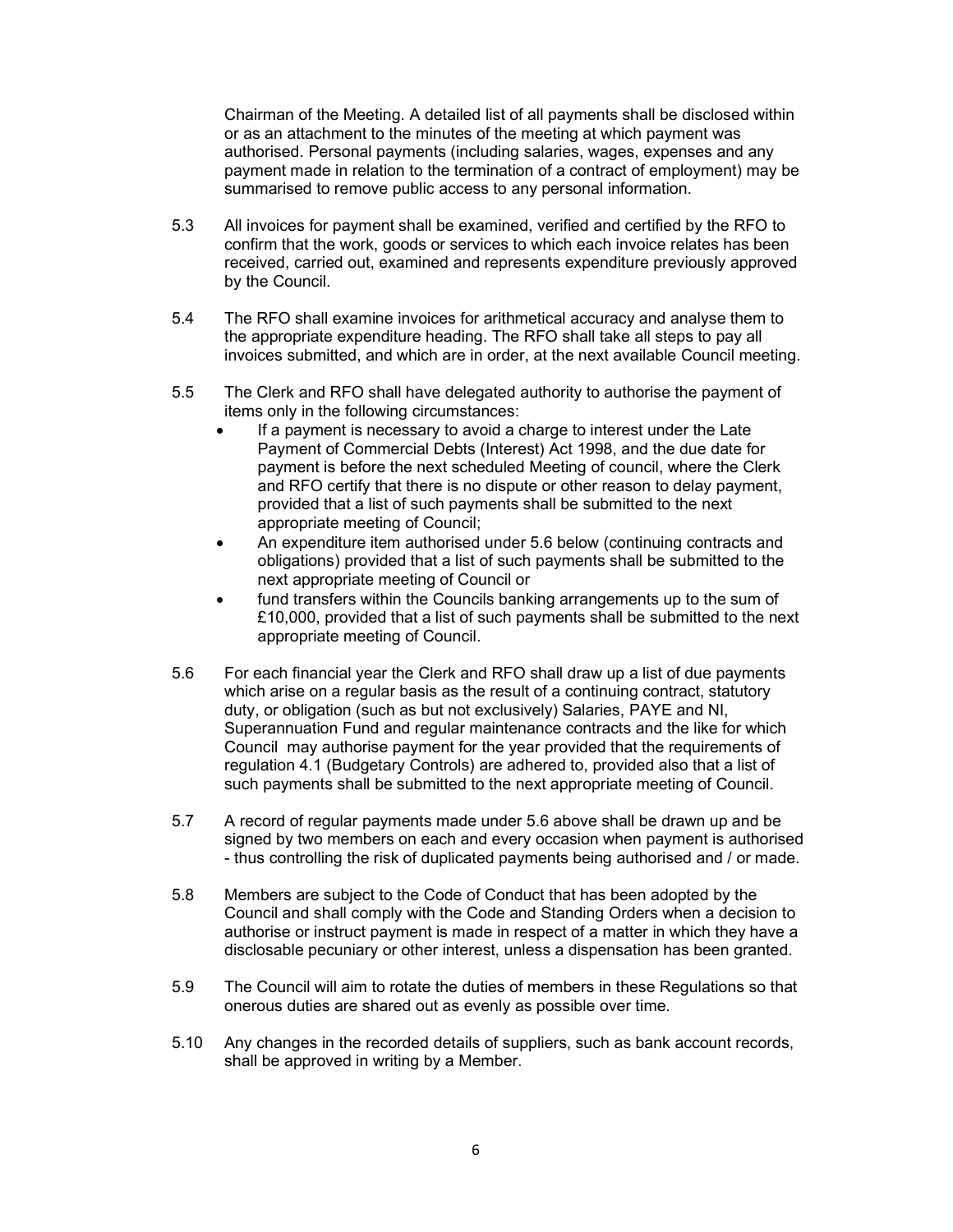## 6. Instructions for the making of payments

- 6.1 The Council will make safe and efficient arrangements for the making of its payments.
- 6.2 Following authorisation under Financial Regulation 5 above, the Council, a duly delegated committee or, if so delegated, the Clerk or RFO shall give instruction that a payment shall be made.
- 6.3 All payments shall be affected by cheque or other instructions to the council's bankers, or otherwise, in accordance with a resolution of Council.
- 6.4 Cheques or orders for payment drawn on the bank account in accordance with the schedule as presented to council or committee shall be signed by two members of Council in accordance with a resolution instructing that payment. A member who is a bank signatory, having a connection by virtue of family or business relationships with the beneficiary of a payment, should not, under normal circumstances, be a signatory to the payment in question.
- 6.5 To indicate agreement of the details shown on the cheque or order for payment with the counterfoil and the invoice or similar documentation, the signatories shall each also initial the cheque counterfoil.
- 6.6 Cheques or orders for payment shall not normally be presented for signature other than at a Council or committee meeting (including immediately before or after such a meeting). Any signatures obtained away from such meetings shall be reported to the Council at the next convenient meeting.
- 6.7 If thought appropriate by the Council, payment for utility supplies (energy, telephone and water) and any National Non-Domestic Rates may be made by variable direct debit provided that the instructions are signed by two members and any payments are reported to Council as made.
- 6.8 If thought appropriate by the council, payment for certain items (principally salaries) may be made by banker's standing order provided that the instructions are signed, or otherwise evidenced by two members are retained and any payments are reported to Council as made.
- 6.9 If thought appropriate by the Council, payment for certain items may be made by BACS or CHAPS methods provided that the instructions for each payment are signed, or otherwise evidenced, by two authorised bank signatories, are retained and any payments are reported to Council as made.
- 6.10 If thought appropriate by the Council payment for certain items may be made by internet banking transfer provided evidence is retained showing which members approved the payment.
- 6.11 No employee or councillor shall disclose any PIN or password, relevant to the working of the Council or its bank accounts, to any person not authorised in writing by the Council or a duly delegated committee.
- 6.12 Regular back-up copies of the records on any computer shall be made and shall be stored securely away from the computer in question, and preferably off site.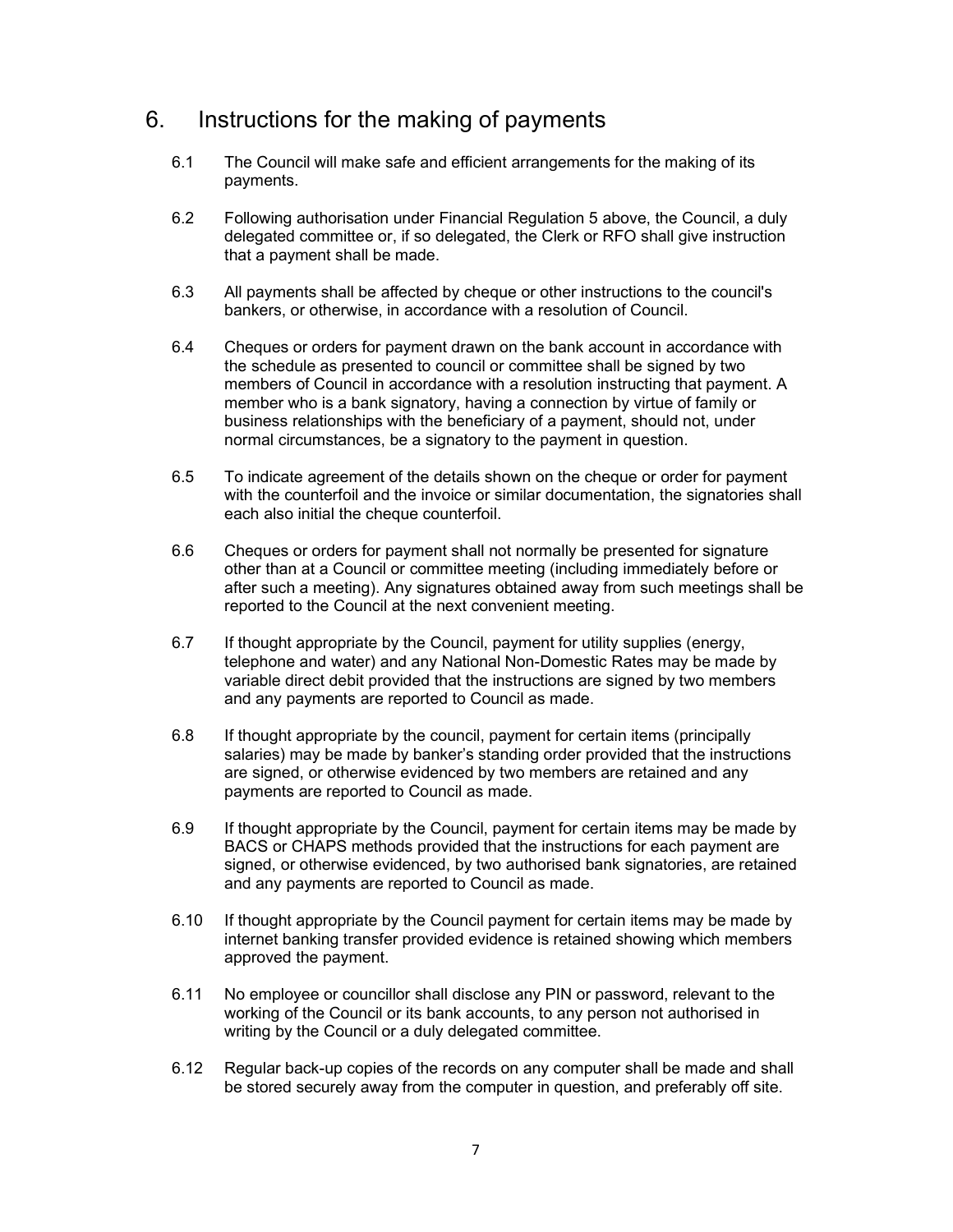- 6.13 The Council, and any members using computers for the Council's financial business, shall ensure that anti-virus, anti-spyware and firewall software with automatic updates, together with a high level of security, is used.
- 6.14 Where internet banking arrangements are made with any bank, the Clerk [RFO] shall be appointed as the Service Administrator. The bank mandate approved by the Council shall identify a number of councillors who will be authorised to approve transactions on those accounts. The bank mandate will state clearly the amounts of payments that can be instructed by the use of the Service Administrator alone, or by the Service Administrator with a stated number of approvals.
- 6.15 Access to any internet banking accounts will be directly to the access page (which may be saved under "favourites"), and not through a search engine or email link. Remembered or saved passwords facilities must not be used on any computer used for Council banking work. Breach of this Regulation will be treated as a very serious matter under these regulations.
- 6.16 Changes to account details for suppliers, which are used for internet banking may only be changed on written hard copy notification by the supplier and supported by hard copy authority for change signed by two of the councillors and the Clerk [RFO]. A programme of regular checks of standing data with suppliers will be followed.
- 6.17 Any Debit or Credit Card issued for use will be specifically restricted to the Clerk [RFO] and will also be restricted to a single transaction maximum value of £500 unless authorised by Council in writing before any order is placed.

## 7. Payment of salaries

- 7.1 As an employer, the Council shall make arrangements to meet fully the statutory requirements placed on all employers by PAYE and National Insurance legislation. The payment of all salaries shall be made in accordance with payroll records and the rules of PAYE and National Insurance currently operating, and salary rates shall be as agreed by Council, or duly delegated committee.
- 7.2 Payment of salaries and payment of deductions from salary such as may be required to be made for tax, national insurance and pension contributions, or similar statutory or discretionary deductions must be made in accordance with the payroll records and on the appropriate dates stipulated in employment contracts, provided that each payment is reported to the next available Council meeting, as set out in these regulations above.
- 7.3 No changes shall be made to any employee's pay, emoluments, or terms and conditions of employment without the prior consent of the Council.
- 7.4 Each and every payment to employees of net salary and to the appropriate creditor of the statutory and discretionary deductions shall be recorded in a separate confidential record. This confidential record is not open to inspection or review (under the Freedom of Information Act 2000 or otherwise) other than:
	- by any councillor who can demonstrate a need to know;
	- by the internal auditor;
	- by the external auditor; or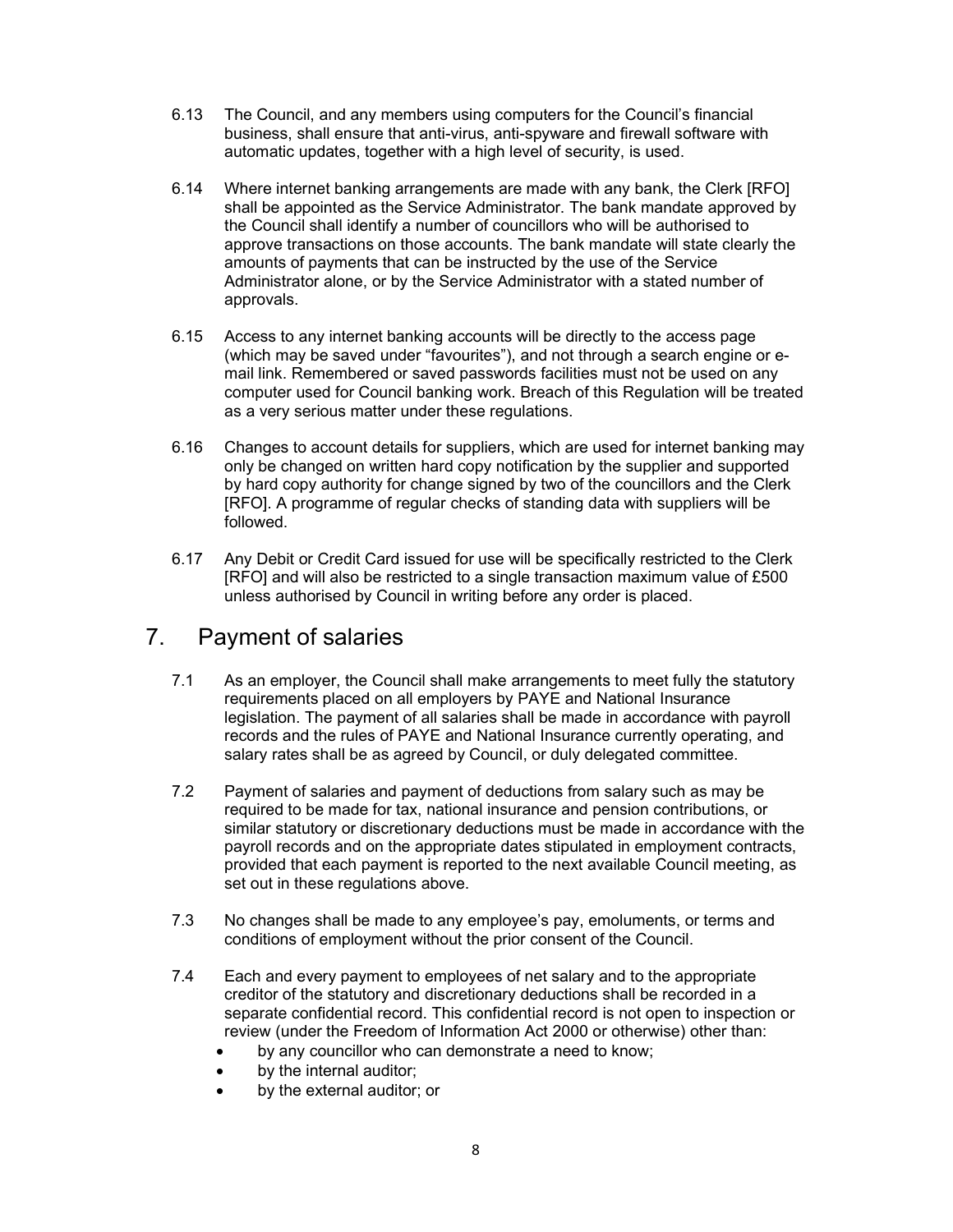- by any person authorised under Audit Commission Act 1998, or any superseding legislation.
- 7.5 The total of such payments in each calendar month shall be reported with all other payments as made as may be required under these Financial Regulations, to ensure that only payments due for the period have actually been paid.
- 7.6 An effective system of personal performance management should be maintained for the senior officers.
- 7.7 Any termination payments shall be supported by a clear business case and reported to the council. Termination payments shall only be authorised by Council.
- 7.8 Before employing interim staff, the Council must consider a full business case.

#### 8. Loans and investments

- 8.1 All borrowings shall be affected in the name of the Council, after obtaining any necessary borrowing approval. Any application for borrowing approval shall be approved by Council as to terms and purpose. The application for borrowing approval, and subsequent arrangements for the loan shall only be approved by full Council.
- 8.2 Any financial arrangement which does not require formal borrowing approval from the Secretary of State (such as Hire Purchase or Leasing of tangible assets) shall be subject to approval by the full Council. In each case a report in writing shall be provided to Council in respect of value for money for the proposed transaction.
- 8.3 All loans and investments shall be negotiated in the name of the council and shall be for a set period in accordance with Council policy.
- 8.4 The Council may consider the need for an Investment Strategy and Policy which, if drawn up, shall be in accordance with relevant regulations, proper practices and guidance. Any Strategy and Policy shall be reviewed by the Council at least annually.
- 8.5 All investments of money under the control of the Council shall be in the name of the Council.
- 8.6 All investment certificates and other documents relating thereto shall be retained in the custody of the RFO.
- 8.7 Payments in respect of short term or long-term investments, including transfers between bank accounts held in the same bank, or branch, shall be made in accordance with Regulation 5 (Authorisation of payments) and Regulation 6 (Instructions for payments)

#### 9. Income

9.1 The collection of all sums due to the Council shall be the responsibility of and under the supervision of the RFO.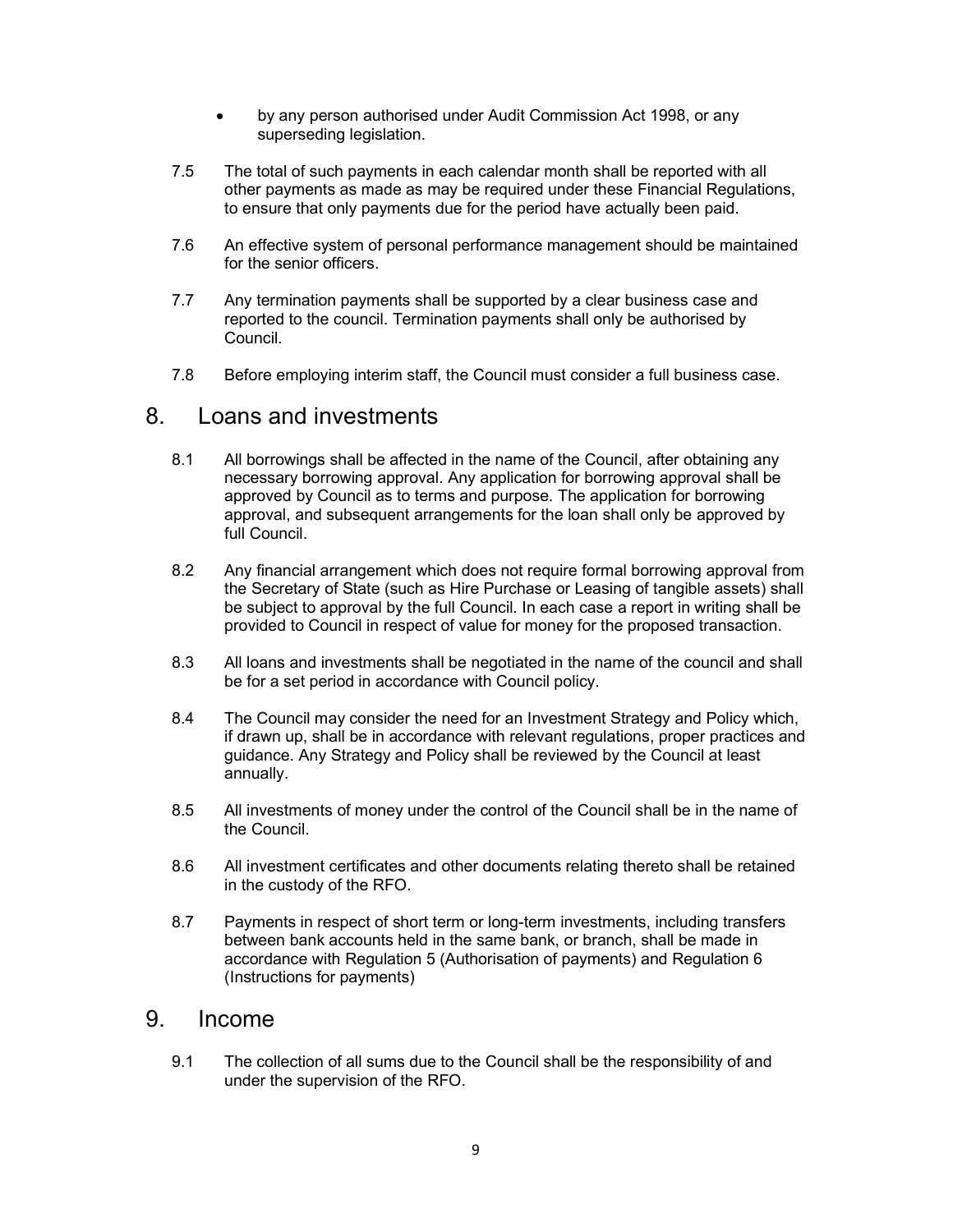- 9.2 Particulars of all charges to be made for work done, services rendered or goods supplied shall be agreed annually by the council, notified to the RFO and the RFO shall be responsible for the collection of all accounts due to the Council.
- 9.3 The Council will review all fees and charges at least annually, following a report of the Clerk.
- 9.4 Any sums found to be irrecoverable and any bad debts shall be reported to the Council and shall be written off in the year.
- 9.5 All sums received on behalf of the Council shall be banked intact as directed by the RFO. In all cases, all receipts shall be deposited with the council's bankers with such frequency as the RFO considers necessary.
- 9.6 The origin of each receipt shall be entered on the paying-in slip.
- 9.7 Personal cheques shall not be cashed out of money held on behalf of the Council.
- 9.8 The RFO shall promptly complete any VAT Return that is required. Any repayment claim due in accordance with VAT Act 1994 section 33 shall be made at least quarterly.
- 9.9 Where any significant sums of cash are regularly received by the Council, the RFO shall take such steps as are agreed by the Council to ensure that more than one person is present when the cash is counted in the first instance, that there is a reconciliation to some form of control such as ticket issues, and that appropriate care is taken in the security and safety of individuals banking such cash.
- 9.10 Any income arising which is the property of a charitable trust shall be paid into a charitable bank account. Instructions for the payment of funds due from the charitable trust to the Council (to meet expenditure already incurred by the authority) will be given by the Managing Trustees of the charity meeting separately from any Council meeting (see also Regulation 16 below).

#### 10. Orders for work, goods and services

- 10.1 An official order, letter or email shall be issued for all work, goods and services unless a formal contract is to be prepared or an official order would be inappropriate. Copies of orders shall be retained.
- 10.2 Order books shall be controlled by the RFO.
- 10.3 All members and officers are responsible for obtaining value for money at all times. An officer issuing an official order shall ensure as far as reasonable and practicable that the best available terms are obtained in respect of each transaction, usually by obtaining three or more quotations from appropriate suppliers, subject to any de minimis provisions in Regulation 11.1 below.
- 10.4 A member may not issue an official order or make any contract on behalf of the Council.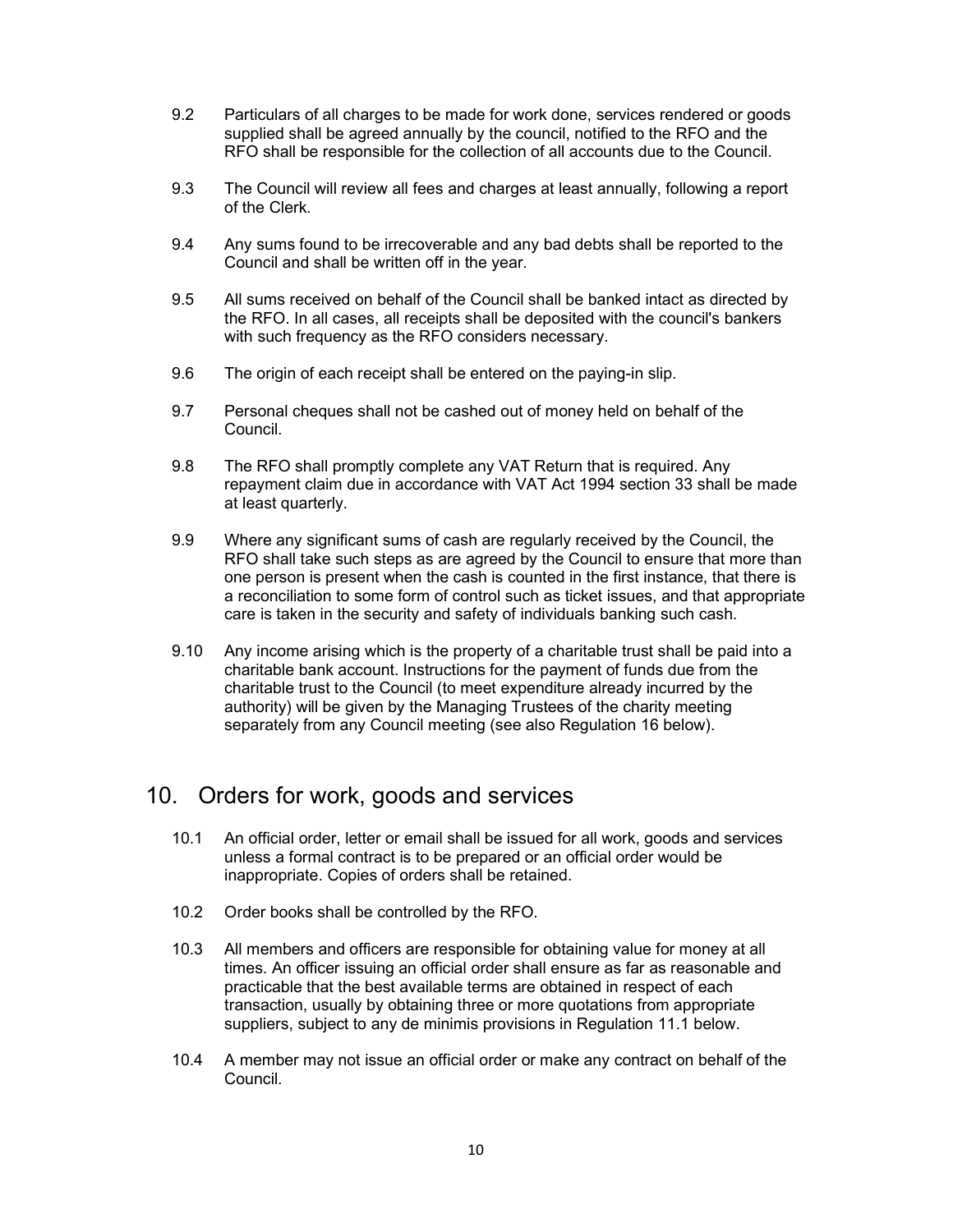10.5 The RFO shall verify the lawful nature of any proposed purchase before the issue of any order, and in the case of new or infrequent purchases or payments, the RFO shall ensure that the statutory authority shall be reported to the meeting at which the order is approved so that the minutes can record the power being used.

## 11. Contracts

- 11.1 Procedures as to contracts are laid down as follows:
	- a. Every contract shall comply with these financial regulations, and no exceptions shall be made otherwise than in an emergency provided that this regulation need not apply to contracts which relate to items (i) to (vi) below:
		- i. for the supply of gas, electricity, water, sewerage and telephone services;
		- ii. for specialist services such as are provided by legal professionals acting in disputes;
		- iii. for work to be executed or goods or materials to be supplied which consist of repairs to or parts for existing machinery or equipment or plant;
		- iv. for work to be executed or goods or materials to be supplied which constitute an extension of an existing contract by the Council;
		- v. for additional audit work of the external auditor up to an estimated value of £500 (in excess of this sum the Clerk and RFO shall act after consultation with the Chairman and Vice Chairman of Council); and
		- vi. for goods or materials proposed to be purchased which are proprietary articles and / or are only sold at a fixed price.
	- b. Where the Council intends to procure or award a public supply contract, public service contract or public works contract as defined by The Public Contracts Regulations 2015 ("the Regulations") which is valued at £25,000 or more, the Council shall comply with the relevant requirements of the Regulations<sup>1</sup>.
	- c. The full requirements of The Regulations, as applicable, shall be followed in respect of the tendering and award of a public supply contract, public service contract or public works contract which exceed thresholds in The Regulations set by the Public Contracts Directive 2014/24/EU (which may change from time to time) $^2$ .
	- d. When applications are made to waive financial regulations relating to contracts to enable a price to be negotiated without competition the reason shall be embodied in a recommendation to the Council.
	- e. Such invitation to tender shall state the general nature of the intended contract and the Clerk shall obtain the necessary technical assistance to prepare a specification in appropriate cases. The invitation shall in addition state that tenders must be addressed to the Clerk in the ordinary course of post. Each tendering firm shall be supplied with a specifically marked envelope in which the tender is to be sealed and remain sealed until the prescribed date for opening tenders for that contract.

<sup>1</sup> The Regulations require councils to use the Contracts Finder website to advertise contract opportunities, set out the procedures to be followed in awarding new contracts and to publicise the award of new contracts<br><sup>2</sup> Thresholds currently applicable are:

a) For public supply and public service contracts (£189,330)

b) For public works contracts (£4,733,252)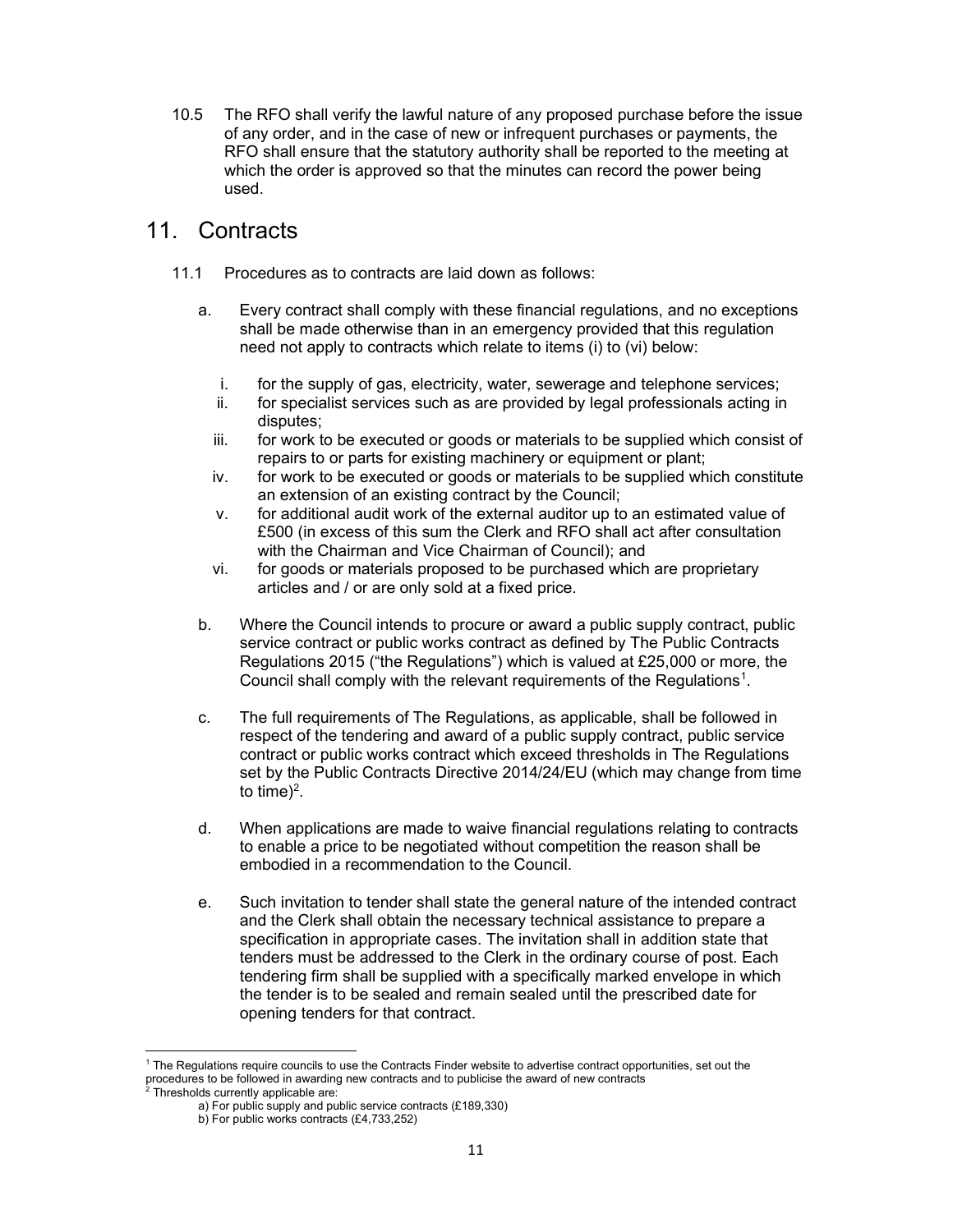- f. All sealed tenders shall be opened at the same time on the prescribed date by the Clerk in the presence of at least one member of Council.
- g. Any invitation to tender issued under this regulation shall be subject to Standing Order 18 Financial controls and procurement and shall refer to the terms of the Bribery Act 2010.
- h. When it is to enter into a contract of between £500 and £25,000 in value for the supply of goods or materials or for the execution of works or specialist services other than such goods, materials, works or specialist services as are excepted as set out in paragraph (a) the Clerk/ RFO shall obtain 3 quotations (priced descriptions of the proposed supply) Otherwise, Regulation 10.3 above shall apply.
- i. The Council shall not be obliged to accept the lowest or any tender, quote or estimate.
- j. Should it occur that the Council, or duly delegated committee, does not accept any tender, quote or estimate, the work is not allocated and the Council requires further pricing, provided that the specification does not change, no person shall be permitted to submit a later tender, estimate or quote who was present when the original decision-making process was being undertaken.

## 12. Payments under contracts for building or other construction works

- 12.1 Payments on account of the contract sum shall be made within the time specified in the contract by the RFO upon authorised certificates of the architect or other consultants engaged to supervise the contract (subject to any percentage withholding as may be agreed in the particular contract).
- 12.2 Where contracts provide for payment by instalments the RFO shall maintain a record of all such payments. In any case where it is estimated that the total cost of work carried out under a contract, excluding agreed variations, will exceed the contract sum of 5% or more a report shall be submitted to the Council.
- 12.3 Any variation to a contract or addition to or omission from a contract must be approved by the Council and Clerk to the contractor in writing, the council being informed where the final cost is likely to exceed the financial provision.

#### 13. Assets, properties and estates

- 13.1 The Clerk shall make appropriate arrangements for the custody of all title deeds and Land Registry Certificates of properties held by the Council. The RFO shall ensure a record is maintained of all properties held by the Council, recording the location, extent, plan, reference, purchase details, nature of the interest, tenancies granted, rents payable and purpose for which held in accordance with Accounts and Audit Regulations.
- 13.2 No tangible moveable property shall be purchased or otherwise acquired, sold, leased or otherwise disposed of, without the authority of the Council, together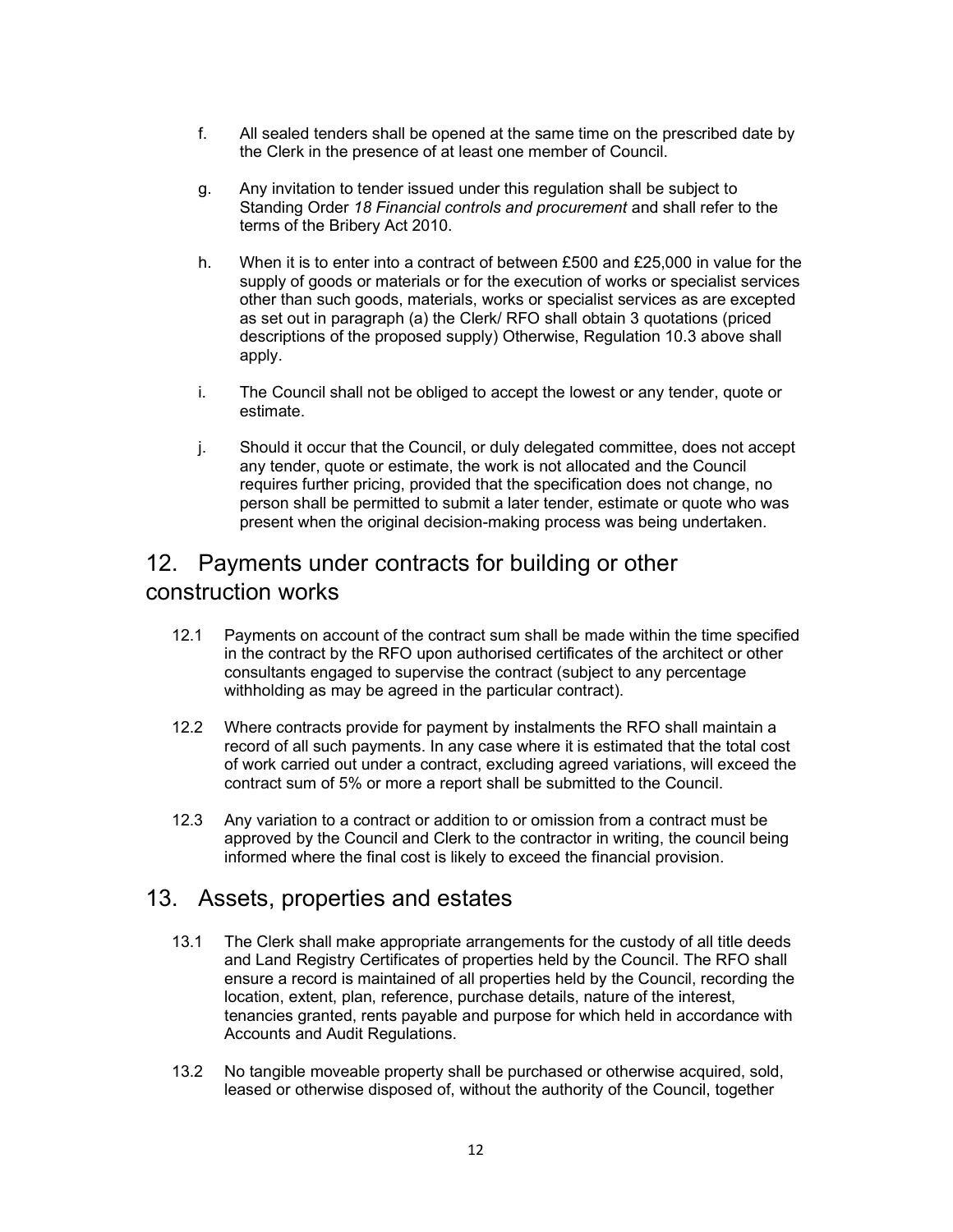with any other consents required by law, save where the estimated value of any one item of tangible movable property does not exceed £250.

- 13.3 No real property (interests in land) shall be sold, leased or otherwise disposed of without the authority of the Council, together with any other consents required by law. In each case a report in writing shall be provided to Council in respect of valuation and surveyed condition of the property (including matters such as planning permissions and covenants) together with a proper business case (including an adequate level of consultation with the electorate).
- 13.4 No real property (interests in land) shall be purchased or acquired without the authority of the full Council. In each case a report in writing shall be provided to Council in respect of valuation and surveyed condition of the property (including matters such as planning permissions and covenants) together with a proper business case (including an adequate level of consultation with the electorate).
- 13.5 Subject only to the limit set in Regulation 13.2 above, no tangible moveable property shall be purchased or acquired without the authority of the full Council. In each case a report in writing shall be provided to Council with a full business case.
- 13.6 The RFO shall ensure that an appropriate and accurate Register of Assets and Investments is kept up to date. The continued existence of tangible assets shown in the Register shall be verified at least annually, possibly in conjunction with a health and safety inspection of assets.

#### 14. Insurance

- 14.1 Following the annual risk assessment (per Regulation 17), the Clerk/RFO shall effect all insurances and negotiate all claims on the Council's insurers.
- 14.2 The Clerk/RFO shall give prompt notification of all new risks, properties or vehicles which require to be insured and of any alterations affecting existing insurances.
- 14.3 The Clerk/RFO shall keep a record of all insurances effected by the Council and the property and risks covered thereby and annually review it.
- 14.4 The Clerk/RFO shall be notified of any loss liability or damage or of any event likely to lead to a claim, and shall report these to Council at the next available meeting.
- 14.5 All appropriate members and employees of the Council shall be included in a suitable form of security or fidelity guarantee insurance which shall cover the maximum risk exposure as determined [annually] by the council, or duly delegated committee.

#### 15. Risk management

15.1 The Council is responsible for putting in place arrangements for the management of risk. The Clerk/RFO shall prepare, for approval by the Council, risk management policy statements in respect of all activities of the Council. Risk policy statements and consequential risk management arrangements shall be reviewed by the Council at least annually.